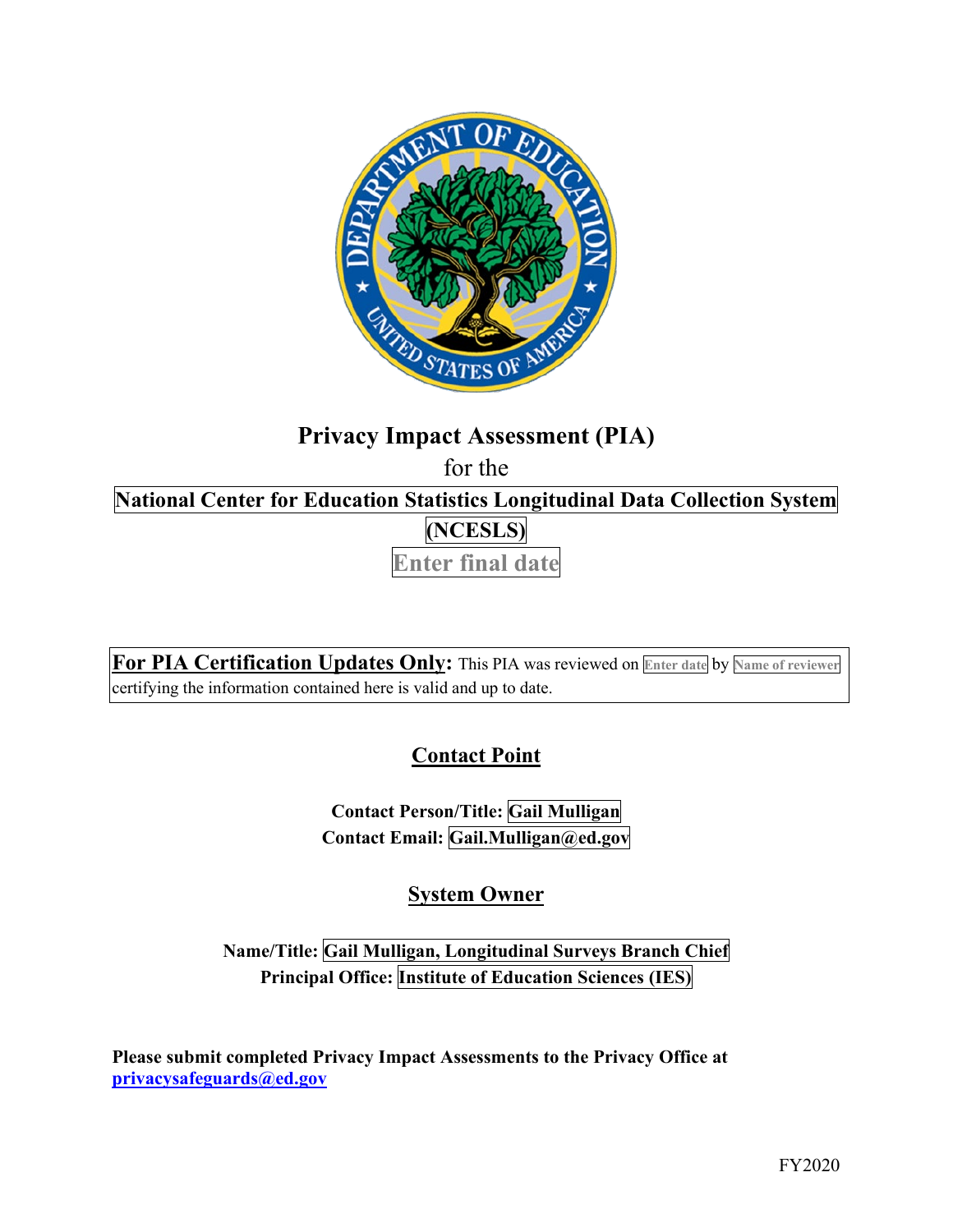*Please complete this Privacy Impact Assessment (PIA) on how personally identifiable information (PII) is collected, stored, protected, shared, and managed electronically by your system. You may wish to consult with your ISSO in completing this document. If a question does not apply to your system, please answer with N/A.* 

#### **1. Introduction**

 **1.1.** Describe the system including the name, acronym, and a brief description of the program or purpose for the system.

or purpose for the system.<br>The National Center for Education Statistics (NCES) Longitudinal Studies Data data and reports, and other electronic and hardcopy information. The system consists of several applications, public-facing websites, web servers, database servers, and other storage and network components. The data collections for which NCESLS is used Survey (TALIS), the Trends in International Mathematics and Science Study (TIMMS), Kindergarten Class (ECLS-K). Collection System, referred to as NCESLS, stores, processes, and transmits all information related to several NCES data collections for which Westat is the contractor, including respondent and/or survey data, staff and agency contact information, study include the National Assessment of Educational Progress (NAEP), the Program for International Student Assessment (PISA), the Teaching and Learning International the International Computer and Information Literacy Study (ICILS), the International Early Learning Study (IELS), and the Early Childhood Longitudinal Study,

Kindergarten Class (ECLS-K).<br>NAEP is mandated by Congress to assess the educational achievement of U.S. students and monitor changes in those achievements. In this study, students are assessed on what they know and can do in various subject areas. These assessments are conducted periodically in Mathematics, Reading, Science, Writing, Arts, Civics, Economics, Geography, U.S. History, and Technology and Engineering Literacy.

 PISA is an international assessment of 15-year-old students that measures how well students apply their knowledge and skills in reading, mathematics, and science to problems set in real-life contexts. Conducted every 3 years since 2000, PISA 2022 will include students from more than 80 countries and education systems around the world, including the United States. PISA is coordinated by the Organization for Economic Cooperation and Development (OECD) and managed in the United States by NCES.

TALIS is a study about teachers, teaching, and learning environments. First conducted in 2008 and conducted every 5 years, its main objective is to provide international indicators that will help countries develop well-informed education policy. TALIS offers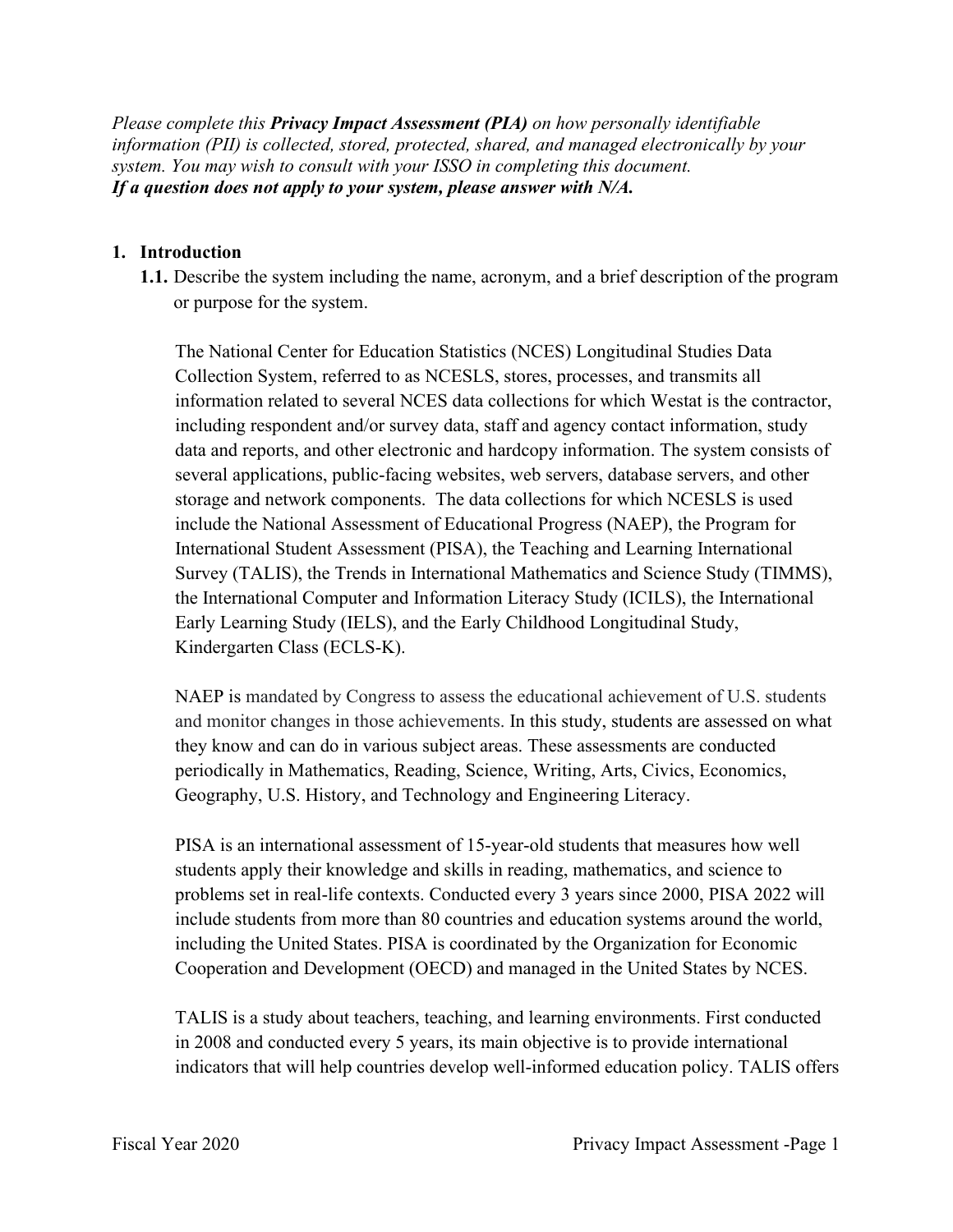teachers and principals the opportunity to provide their perspectives on education in the United States.

TIMSS is an international assessment and research project designed to measure trends in mathematics and science achievement at the fourth- and eighth-grade levels, as well as school and teacher practices related to instruction. Since 1995, TIMSS has been administered every 4 years. TIMSS 2019, the seventh study in the series, will involve students from more than 60 countries, including the United States.

 U.S. student skills and experience using technology with that of their peers in other ICILS is an international assessment and research project designed to measure trends in computer and information literacy at the eighth-grade level, as well as school and teacher practices related to instruction. ICILS provides a unique opportunity to compare nations, and to provide data on factors that may influence student computer and information literacy skills. ICILS was first administered internationally in 2013, and ICILS 2018, the second study in the series, involved students from about 20 countries.

IELS is an assessment of five-year-olds on assorted literacy and problem solving skills. Supplemental on-line questionnaires are completed by school teachers and parents to gather contextual data about child participants. This innovative study fills important gaps in the international comparisons of education systems and helps countries to better understand how their early education and care systems prepare children for primary school.

The ECLS-K will follow students from the kindergarten class of 2023-24 through their elementary school years. The students will be assessed at several time points to measure their knowledge and skills in reading and mathematics at a given point in time as well to measure growth over time. Information about their background and educational experiences will be collected from their parents, teachers, and principals using web surveys.

PIRLS is an international school-based assessment of the reading knowledge and skills of fourth-graders. PIRLS has been conducted every 5 years since 2001, with more than 60 countries including the United States planning to participate in PIRLS 2021. PIRLS is coordinated by the International Association for the Evaluation of Educational Achievement (IEA) and managed in the United States by NCES.

PIAAC is a multicycle international program to assess adult skills and competencies. PIAAC data collection has occurred in 2012, 2014, and 2017 and work is underway for the Cycle Field Test in 2021 and Main Study in 2022.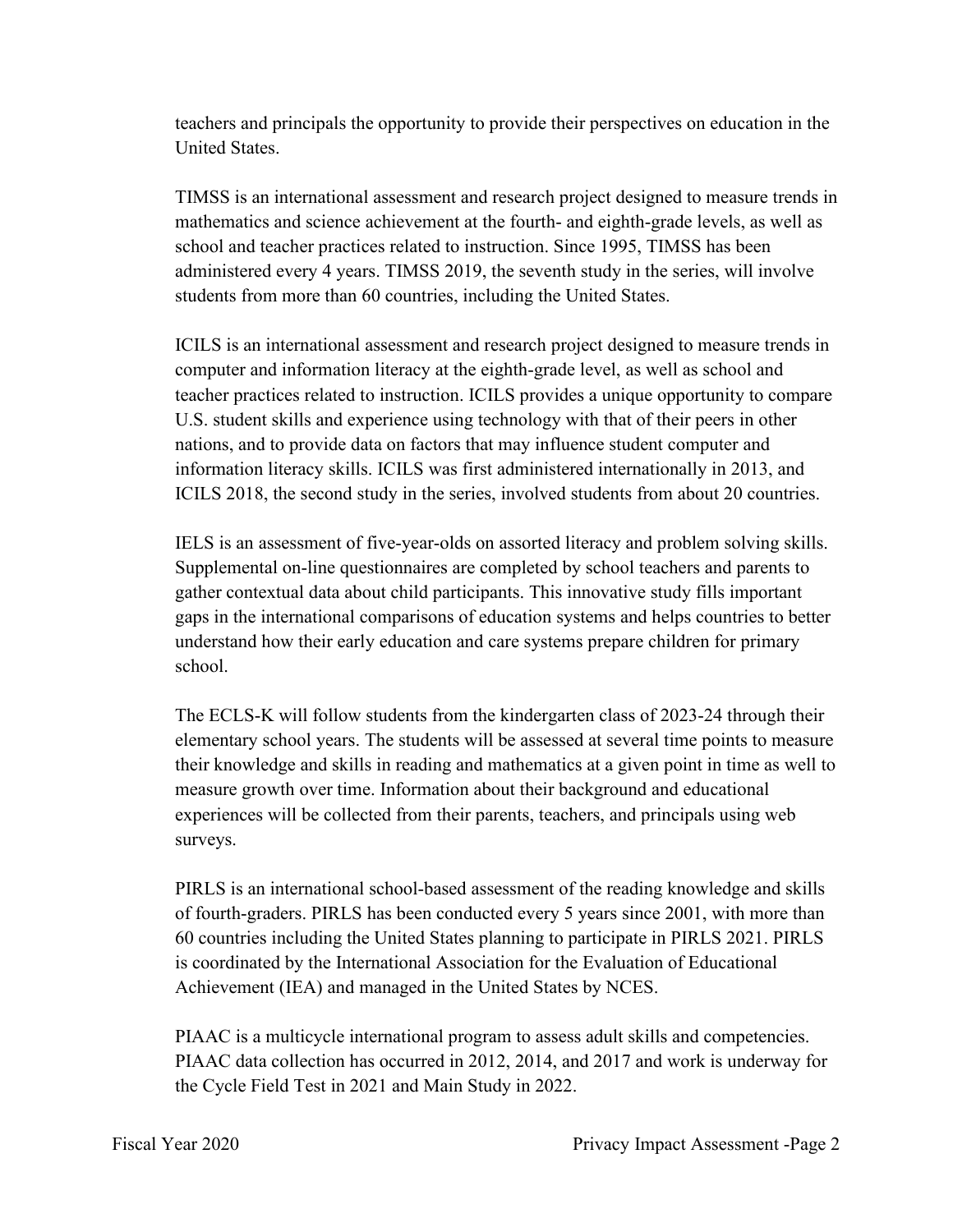**1.2.** Describe the purpose for which the personally identifiable information  $(PII)^{1}$  is collected, used, maintained or shared.

This system is used to fulfill NCES's statutory mandate to collect, report, analyze, and disseminate statistical data on the condition and progress of education in the United States and other nations at the early childhood, preschool, elementary, secondary, postsecondary, and adult levels. These data must be timely, objective, and nonideological; free of political influence and bias; and relevant and useful to practitioners, researchers, policymakers, and the public. PII is collected for statistical sampling. Many of the studies have complex sample designs that employ differential sampling based on student characteristics. Information on these characteristics must be obtained from educational institutions. PII is also needed in order to send informational and consent materials to sampled students' parents. Some studies include multiple respondents associated with sample students, such as parents and teachers. Those associated respondents must be identified so that they can be asked to complete surveys. In addition, for some studies, locating information (child/student and parent names, home address, and home telephone number) must be collected in order to track students and their families over time so that they can be contacted for follow-up data collections. Without this information, retaining sampled students and contacting respondents at each data collection round would be extremely difficult.

**1.3.** Is this a new system, or one that is currently in operation?

# Currently Operating System

**1.4.** Is this PIA new, or is it updating a previous version?

# Updated PIA

**1.5.** Is the system operated by the agency or by a contractor?

**Contractor** 

place of birth, mother's maiden name, etc. OMB Circular A-130, page 33 <sup>1</sup> The term "personally identifiable information" refers to information which can be used to distinguish or trace an individual's identity, such as their name, social security number, biometric records, etc. alone, or when combined with other personal or identifying information which is linked or linkable to a specific individual, such as date and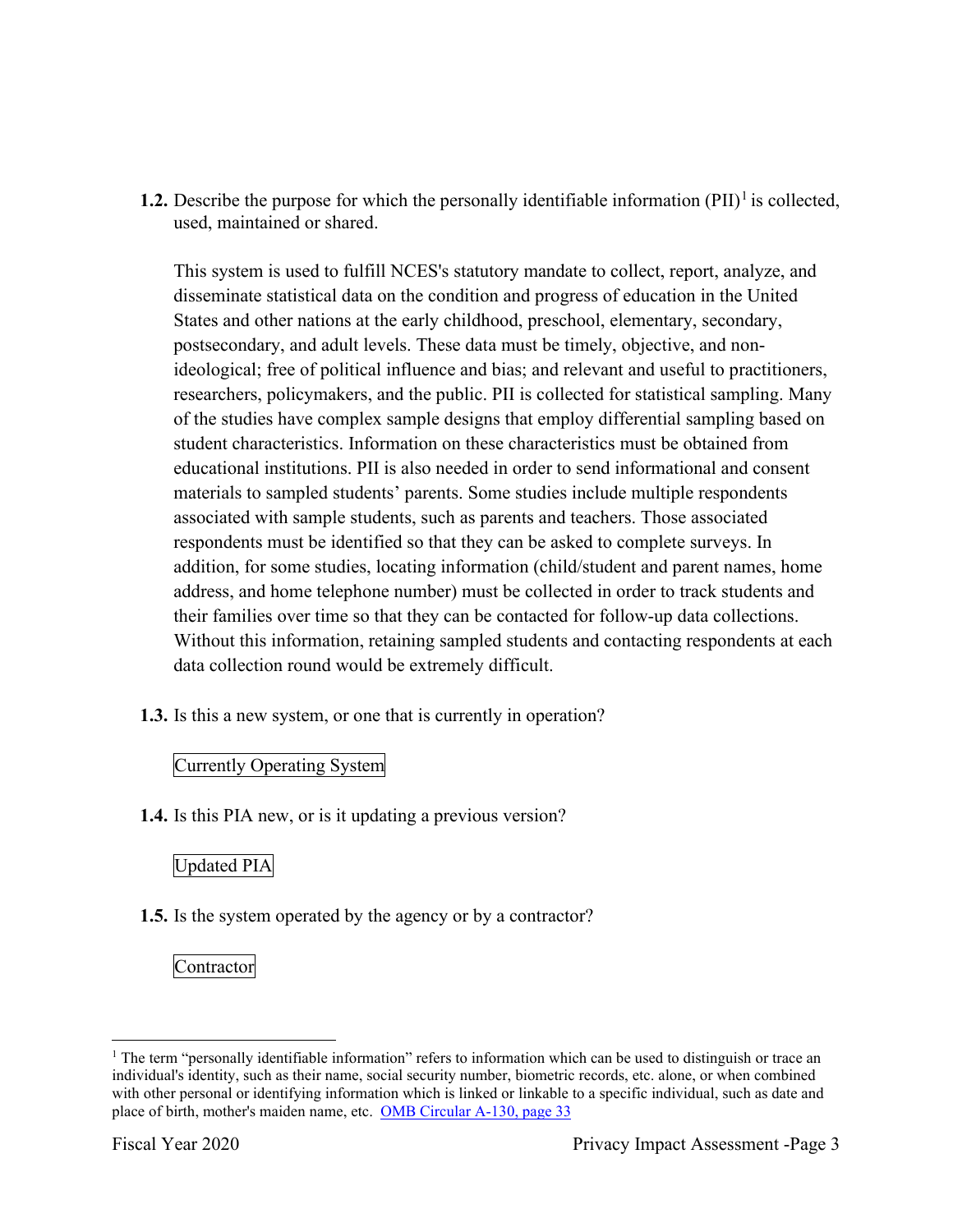**1.5.1.** If the system is operated by a contractor, does the contract or other acquisitionrelated documents include privacy requirements?

Yes

# **2. Legal Authorities and Other Requirements**  *If you are unsure of your legal authority, please contact your program attorney.*

**2.1.** What specific legal authorities and/or agreements permit and regulate the collection and use of data by the system? Please include name and citation of the authority.

 collections necessary to report on the condition and progress of education." NCES is authorized by law to collect and use these data under the Education Sciences Reform Act of 2002 (20 U.S. Code Section 9543): "The Statistics Center shall collect, report, analyze, and disseminate statistical data related to education in the United States and in other nations, including  $-$  (7) conducting longitudinal and special data

# **SORN**

such as a Social Security Number or other identification?<br>Ves **2.2.** Is the information in this system retrieved by an individual's name or personal identifier

**2.2.1.** If the above answer is **YES,** this system will need to be covered by Privacy Act System of Records Notice(s)  $(SORN(s))$ .<sup>2</sup> Please provide the SORN name, number, Federal Register citation and link, or indicate that a SORN is in progress.

 $\Box$  N/A

National Center for Education Statistics (NCES) Longitudinal and Cross-sectional Studies (18-13-01), November 14, 2018. 83 FR 56831-56834.

[https://www.federalregister.gov/documents/2018/11/14/2018-24847/privacy-act-of-](https://www.federalregister.gov/documents/2018/11/14/2018-24847/privacy-act-of)1974-system-of-records-national-center-for-education-statistics-nces-longitudinaland

National Center for Education Statistics National Assessment of Educational Progress (18-13-03), June 4, 1999. 64 FR-30160-30191.

access and correct any PII maintained by ED. <u>https://connected.ed.gov/om/Documents/SORN-Process.pdf</u><br>Fiscal Year 2020 Privacy Impact Assessment -Page 4  $2$  A System of Records Notice (SORN) is a formal notice to the public that identifies the purpose for which PII is collected, from whom and what type of PII is collected, how the PII is shared externally (routine uses), and how to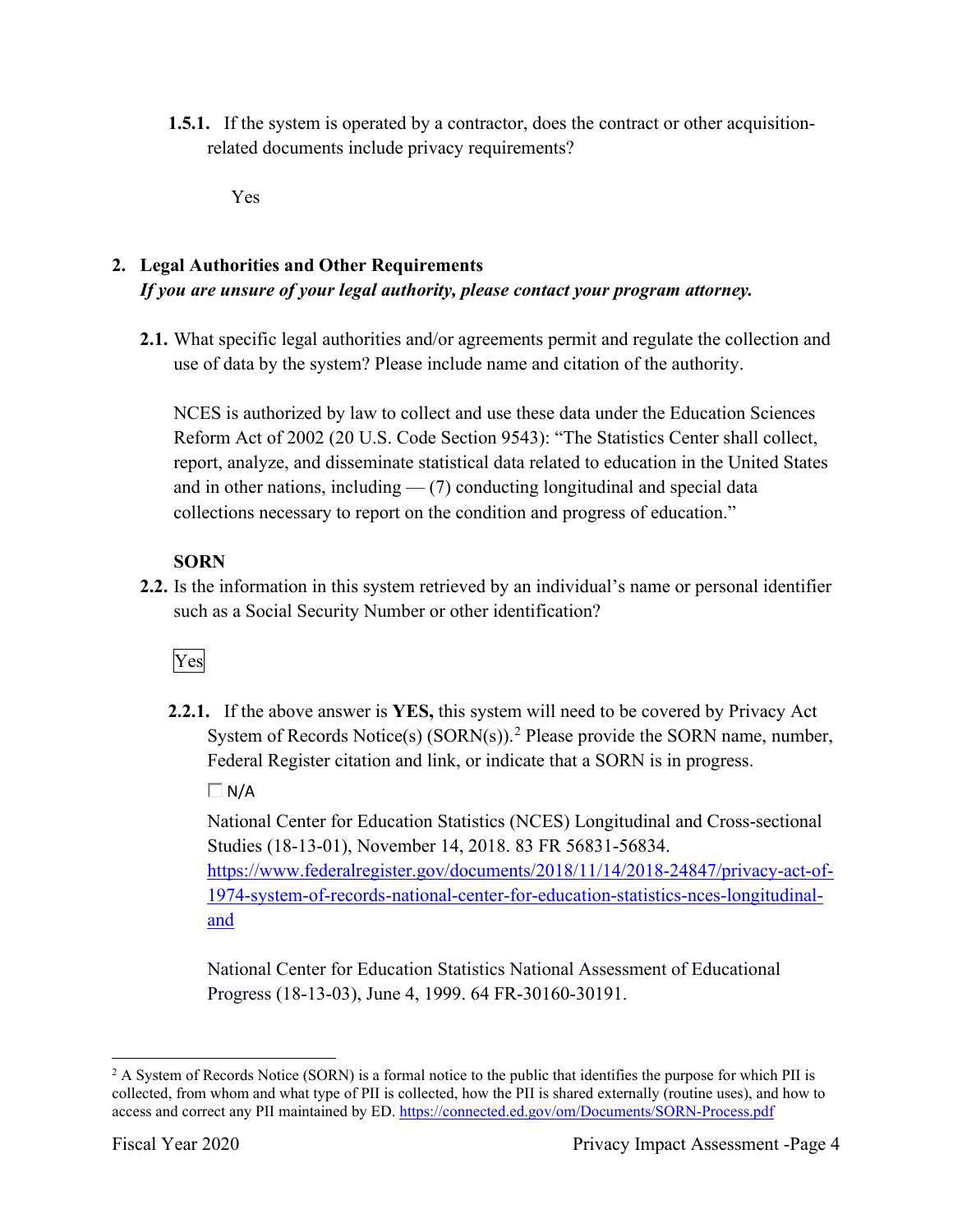[https://www.federalregister.gov/documents/1999/06/04/99-12656/privacy-act-of-](https://www.federalregister.gov/documents/1999/06/04/99-12656/privacy-act-of)1974-systems-of-records

 **2.2.2.** If the above answer is **NO**, explain why a SORN was not necessary. For Department, etc. example, the information is not retrieved by an identifier, the information is not maintained in a system of records, or the information is not maintained by the

 $\overline{V}$  N/A

Click here to enter text.

## **Records Management**

**If you do not know your records schedule, please consult with your records liaison or send an email to [RMHelp@ed.gov](mailto:RMHelp@ed.gov)** 

 **2.3.** What is the records retention schedule approved by National Archives and Records Administration (NARA) for the records contained in this system? Please provide all relevant NARA schedule numbers and disposition instructions.

The Department will submit a retention and disposition schedule that covers the records contained in this system to the National Archives and Records Administration (NARA) for review. The records will not be destroyed until such time as NARA approves said schedule.

**2.4.** Is the PII contained in this system disposed of appropriately, and in accordance with the timelines in the records disposition schedule?

Yes

## **3. Characterization and Use of Information**

## **Collection**

**3.1.** List the specific PII elements (e.g., name, email, address, phone number, date of birth, Social Security, etc.) that the system collects, uses, disseminates, or maintains.

 information, such as household income and receipt of welfare benefits, as well as medical information, such as whether a child has a disability, are also collected within The NCESLS collects information such as child/student name, parent name, home address, home telephone number, date of birth, and school name. General financial this system.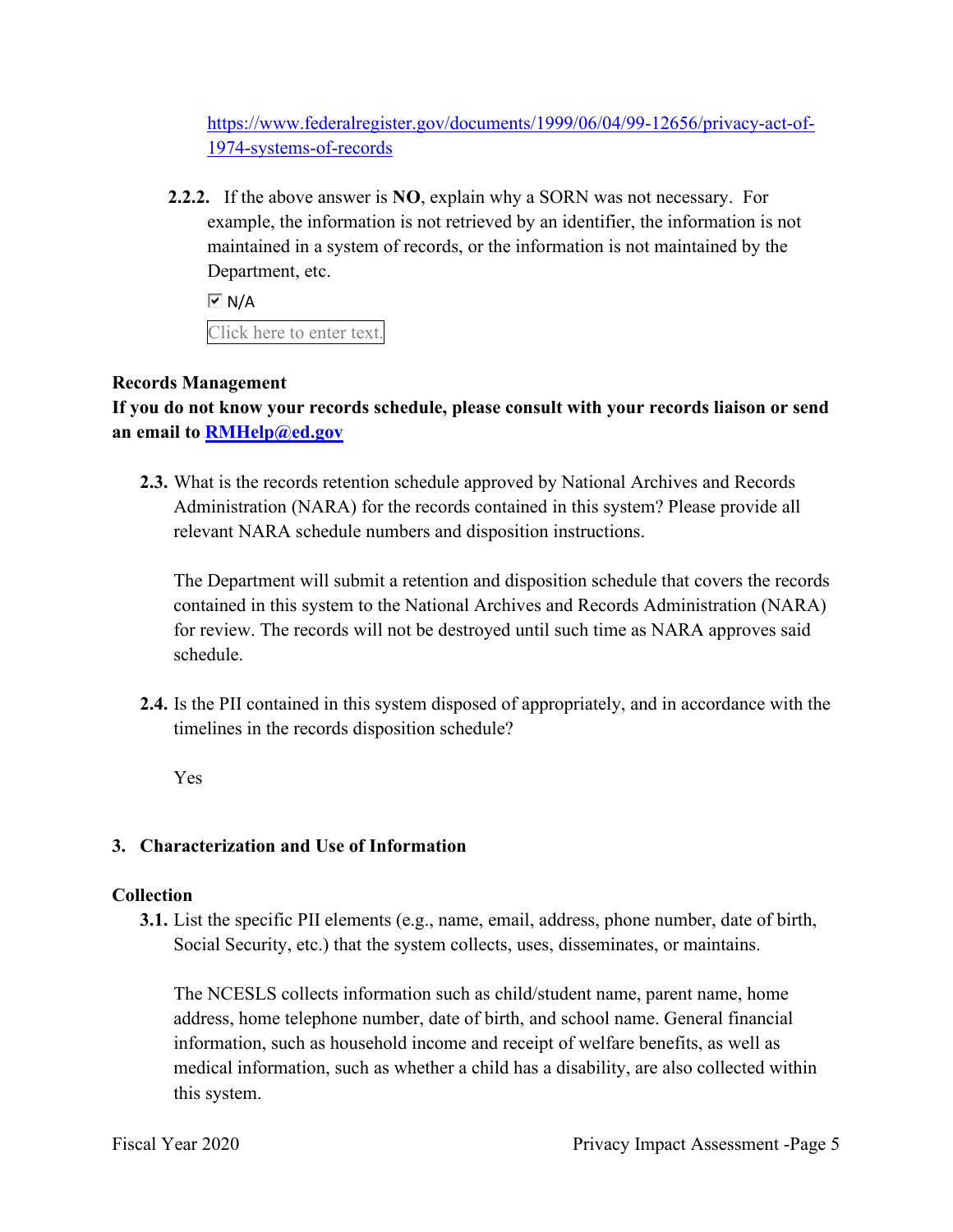This system also contains responses from students, their parents or legal guardians, teachers, administrators, service providers, and other adults to data collection instruments. The specific information collected varies by study but includes information such as background and demographic data, functional measures (reports of children's functioning in cognitive, social, emotional, and physical domains), family characteristics, education and/or employment experiences, finances, aspirations, plans, and attitudes. Cognitive assessment scores, administrative records, and high school transcripts are also appended to some records. The appended administrative records contain data such as attendance, program participation, and other information.

 to various aspects of education and operations. The records for service providers, schools/institutions, and local educational agencies contain information such as numbers and characteristics of students, teaching staff, and administrators; data on facilities, programs, services, and finances; and information related to student enrollment, persistence, completion, and performance. The records related to teachers and administrators contain data on topics such as certifications, training, experience, staff evaluations, salary, benefits, and attitudes and opinions related

stated in Ouestion 1.2? **3.2.** Does the system collect only the minimum amount required to achieve the purpose

Yes.

Stated in Question 1.2?<br>
Yes.<br>Before every data collection, the data collection instrumentation and protocols are fully reviewed by multiple groups to assure that the information collected is needed to meet the requirements for a given study. In the study development stage, NCES staff, contractor staff from at least two different contractors, and external experts all provide input on the information to be collected. These reviews include consideration of whether the collection of identifying information is necessary; if so, NCES and contractor staff must agree on the most secure way to collect the least amount of information needed. This can vary by study for which the NCESLS system is used. For example, student name and a small set of student-level characteristics, such as disability and English proficiency classification, are needed for sample purposes for NAEP, but because parent consent is not required and there is no parent survey, no parent contact information is collected. In contrast, for a longitudinal study such as the ECLS-K, more detailed student information and parent contact information are needed for purposes of obtaining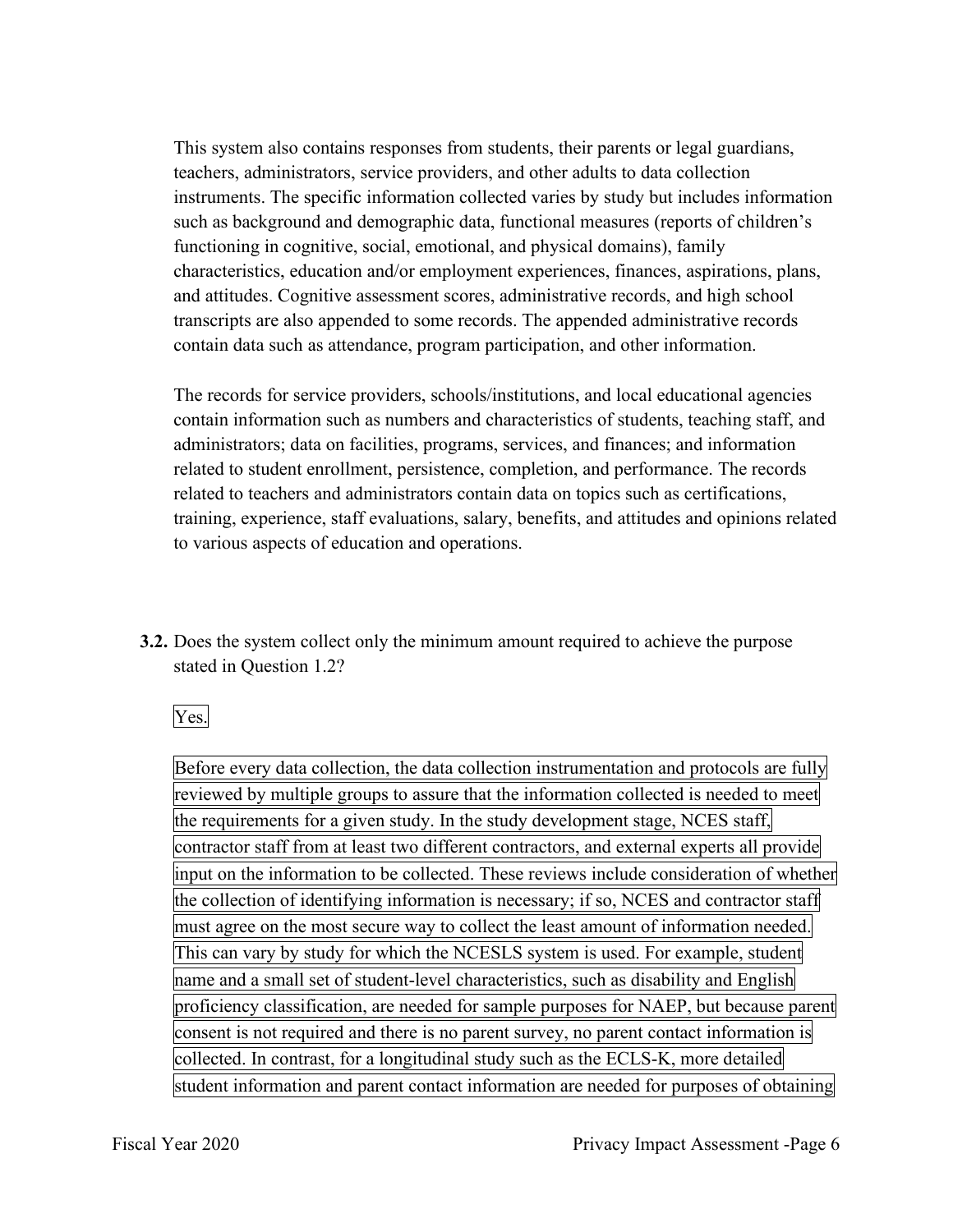consent to participate, asking parents to complete surveys, and following students over

time.<br>Once instrumentation is finalized in the development stage, it is submitted to the Office of Management and Budget (OMB) for both public review and OMB review and approval. The OMB clearance requests include justifications for the information collected, with some studies such as the ECLS-K tying each item to a specific research question the study is intended to address. At an overall level, the PII collected must be needed for contacting purposes, consent purposes, or sampling purposes, or it must be considered an item of relevance for analyses of student educational experiences and outcomes.

**3.3.** What are the sources of PII collected (e.g., individual, school, another agency, commercial sources, etc.)?

 individuals selected for each study and assessment instruments completed by the Information in the records comes from responses to surveys that are completed by children/students selected for each study. The respondent groups vary by study but include children/students, parents/guardians, and school staff (i.e., teachers, school administrators, support staff). Information may also come from administrative records maintained by K-12 schools and school districts, as well as from some third parties, such as state and Federal agencies.

 **3.4.** How is the PII collected from the stated sources listed in Question 3.3 (e.g., paper form, web page, database, etc.)?

Data are collected using various methods: hard-copy surveys, web surveys, telephone surveys, and in-person direct assessments and personal interviews. In the process of providing student roster information for the purposes of sampling, school or field staff may also consult administrative records. The system does not collect or store the administrative records themselves.

**3.5.** How is the PII validated or confirmed to ensure the integrity of the information collected?<sup>3</sup> Is there a frequency at which there are continuous checks to ensure the PII remains valid and accurate?

For individuals, there are edit checks built into the survey instruments.

and communication with the individual whose information it is.<br>Fiscal Year 2020 Privacy Impact Assessment -Page 7 <sup>3</sup> Examples include restricted form filling, account verification, editing and validating information as it's collected,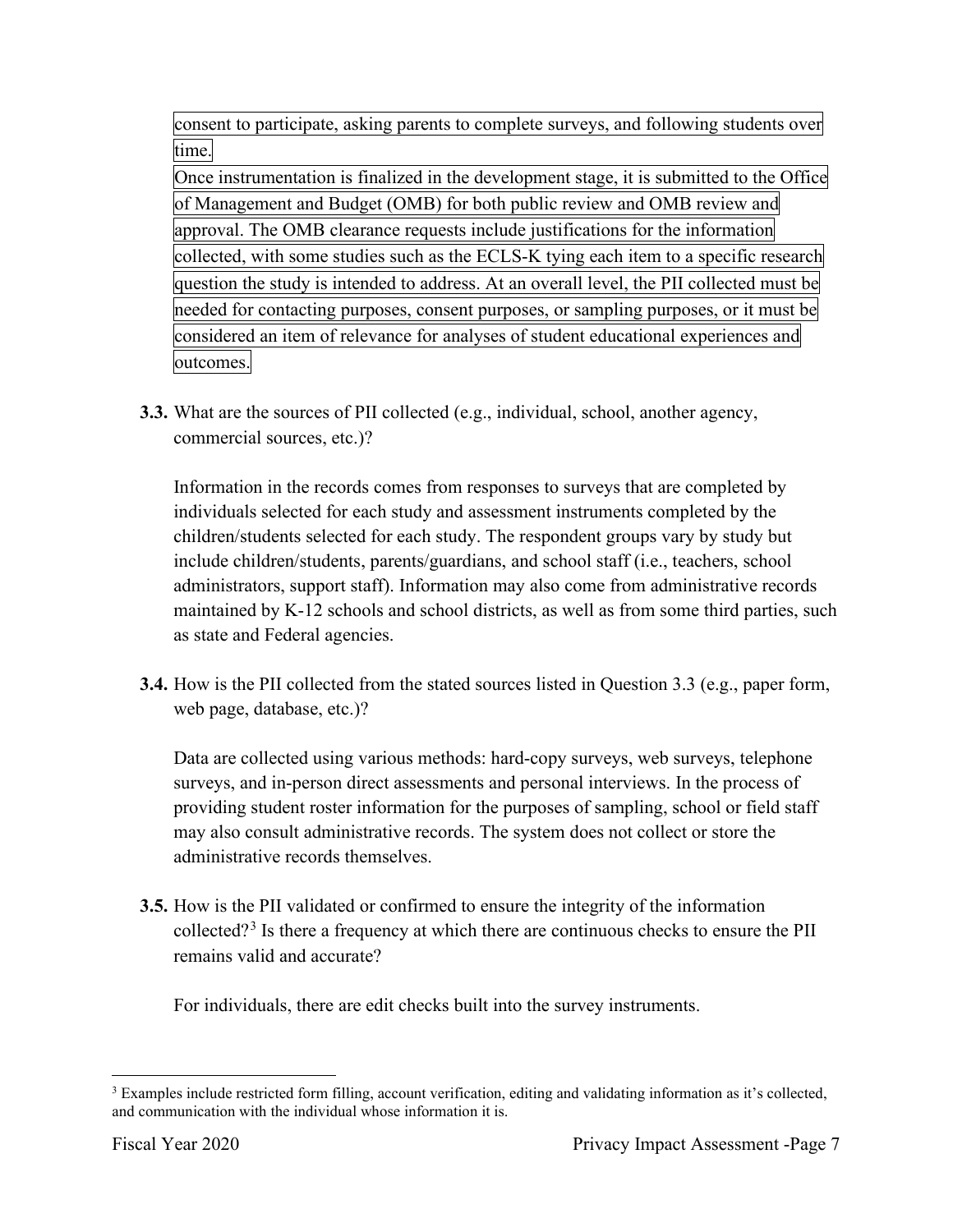For institutions, there are edit checks built in their data collection instrument. Quality checks are conducted by statisticians and other trained process staff on the student roster information that is provided by schools.

Data are thoroughly cleaned and reviewed after data collection. Edits are performed when errors are identified and the correct information can be confirmed. For example, if information has been scanned incorrectly from a hard-copy survey, the database can be edited to include the correct information.

#### **Use**

**3.6.** Describe how the PII is used to achieve the purpose stated in Question 1.2 above.

 individuals about study activities, to obtain consent from parents/guardians for sampled sampling statisticians to select a sample with the necessary characteristics to be PII is collected for serval purposes: statistical sampling, to communicate with selected students to participate, and to track students and their families over time so that they can be contacted for follow-up data collections. How PII is used and for how long it is maintained vary by study. For cross-sectional studies that occur once, the PII is used by representative of the population of interest and to contact selected individuals at the beginning of a collection. The PII is maintained until a data file is approved for release to researchers, at which point it is destroyed.

 sampling statisticians to select a sample with the necessary characteristics to be For longitudinal studies with multiple rounds of data collection, the PII also is used by representative of the population of interest and to contact selected individuals at the beginning of a collection. The PII is also used to maintain contact with study participants over the course of the study. The frequency of contact varies by study but typically happens at least once per year when participants are contacted and asked to provide updated contact information. Contacts happen more often in years with data collections. Because of the need to contact participants throughout the life of a study, PII are maintained until the very end of a longitudinal study, after final data are released. This can be as long as 10 years.

For all studies, PII is always stored separately from responses that are provided or collected in surveys and other data collection instruments.

 **3.7.** Is the system using PII for testing/researching new applications or information systems prior to deployment or for training employees? prior to deployment or for training employees?<br>Fiscal Year 2020 Privacy Impact Assessment -Page 8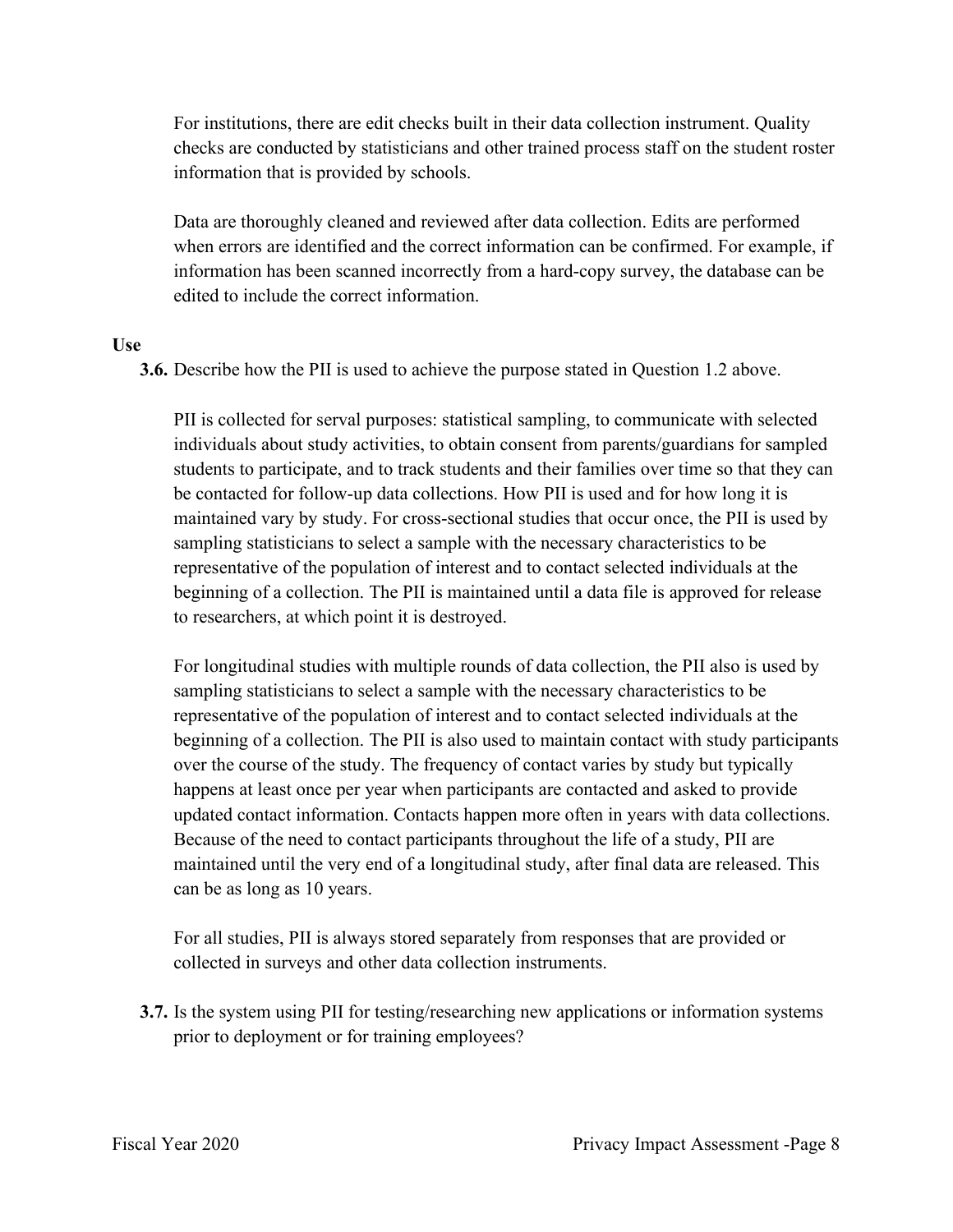No

**3.7.1.** If the above answer is **YES,** what controls are in place to minimize the risk and protect the data?

 Click here to enter text.  $\overline{M}$  N/A

# **Social Security Numbers**

*It is the Department's Policy that, in order to collect Social Security Numbers, the System Owner must state the collection is: 1) authorized by law, 2) necessary for an agency purpose, and 3) there is no reasonable alternative.* 

 **3.8.** Does the system collect Social Security Numbers? Note that if the system maintains Social Security Numbers but does not explicitly collect them, answer 3.8.1 to address the purpose for maintaining them.

No

**3.8.1.** If the above answer is **YES**, explain the purpose for its collection, and how the SSN will be used.

 Click here to enter text.  $\overline{V}$  N/A

 **3.8.2.** Specify any alternatives considered in the collection of SSNs and why the alternatives were not selected.

 Click here to enter text.  $\overline{M}$  N/A

# **4. Notice**

 its collection (e.g., direct notice, such as a Privacy Act Statement (if applicable) or public notice, such as a SORN, PIA,)? If notice is not provided, explain why not. **4.1.** How does the system provide individuals with notice about the collection of PII prior to

 The specific studies for which NCESLS collects and stores data are covered by two SORNs associated with the National Center for Education Statistics: National Center for Education Statistics (NCES) Longitudinal and Cross-sectional Studies (18-13-01), November 14, 2018. 83 FR 56831-56834. [https://www.federalregister.gov/documents/2018/11/14/2018-24847/privacy-act-of-](https://www.federalregister.gov/documents/2018/11/14/2018-24847/privacy-act-of)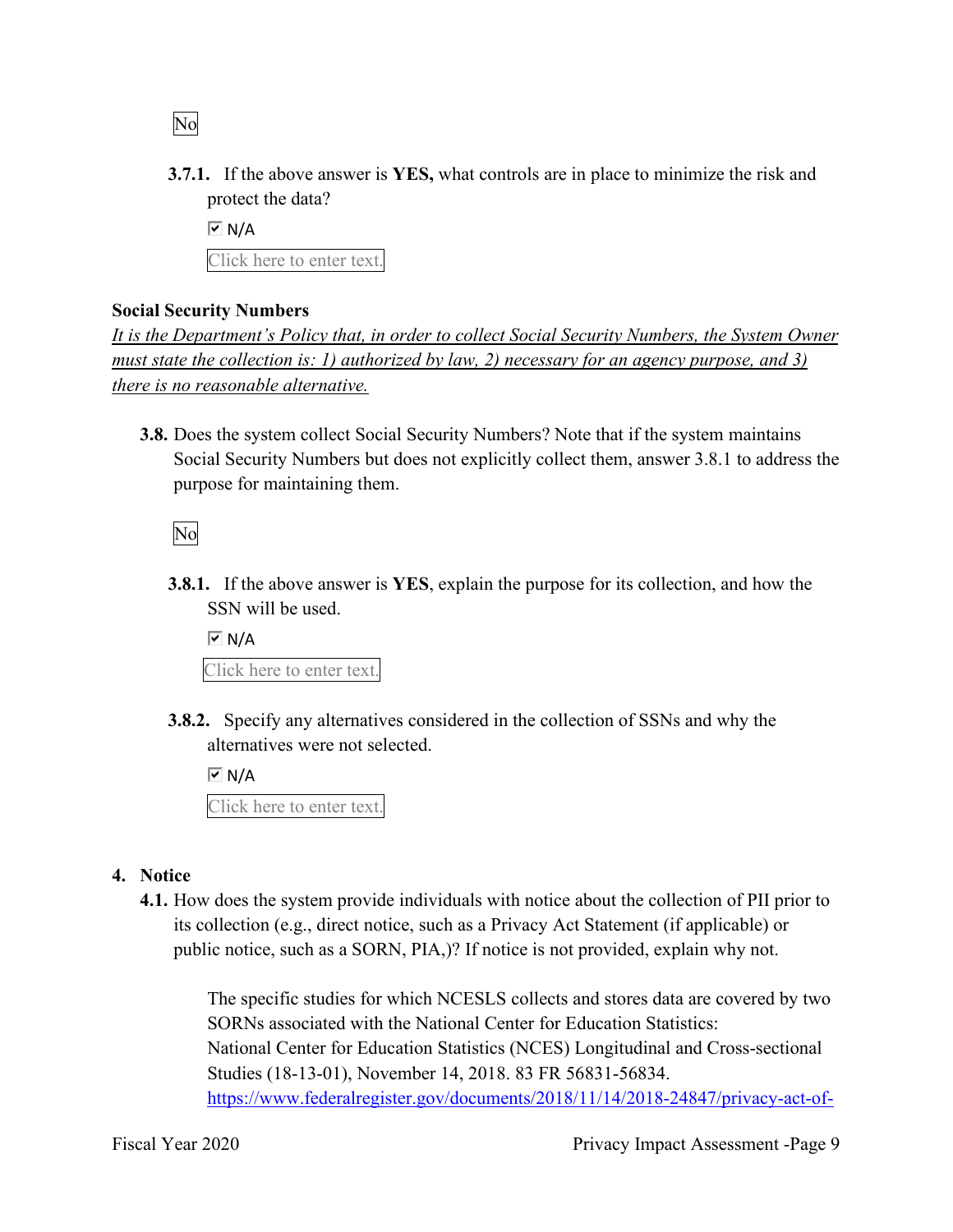1974-system-of-records-national-center-for-education-statistics-nces-longitudinaland

National Center for Education Statistics National Assessment of Educational Progress (18-13-03), June 4, 1999. 64 FR-30160-30191. [https://www.federalregister.gov/documents/1999/06/04/99-12656/privacy-act-of-](https://www.federalregister.gov/documents/1999/06/04/99-12656/privacy-act-of)1974-systems-of-records

All data collections must be approved by the Office of Management and Budget, which requires a 60-day public comment period during which the details of each study, including the information collected, are provided publicly in the Federal Register. In the OMB clearance packages it is noted that confidentiality and data security protection procedures have been put in place to ensure that study staff comply with all privacy requirements, including the Privacy Act.

In addition, consent materials provided to schools and parents, as well as all data collection instruments for adults and older students, include information on NCES's legal authorization to collect these data, and assurance of the confidential nature of the data collection.

**4.2.** Provide the text of the notice or the link to the webpage where the notice is posted if notice is provided other than by SORN or PIA.

 $\Box$  N/A

Here is an example of the text of the notice for one of the NCES studies:

According to the Paperwork Reduction Act of 1995, no persons are required to respond to a collection of information unless it displays a valid OMB control number. The valid OMB control number for this voluntary information collection is 1850-0928. The time required to complete this information collection is estimated to average 270 minutes for schools that do not submit student sample information or 390 minutes for schools that submit student sample information manually, plus an additional 10 minutes for each student identified as SD or ELL, including the time to review instructions, search existing data resources, gather the data needed, and complete and review the information collection. If you have any comments concerning the accuracy of the time estimate, suggestions for improving this collection, or any comments or concerns regarding the status of your individual submission, please write to: National Assessment of Educational Progress (NAEP), National Center for Education Statistics (NCES), Potomac Center Plaza, 550 12th St., SW, 4th floor, Washington, DC 20202.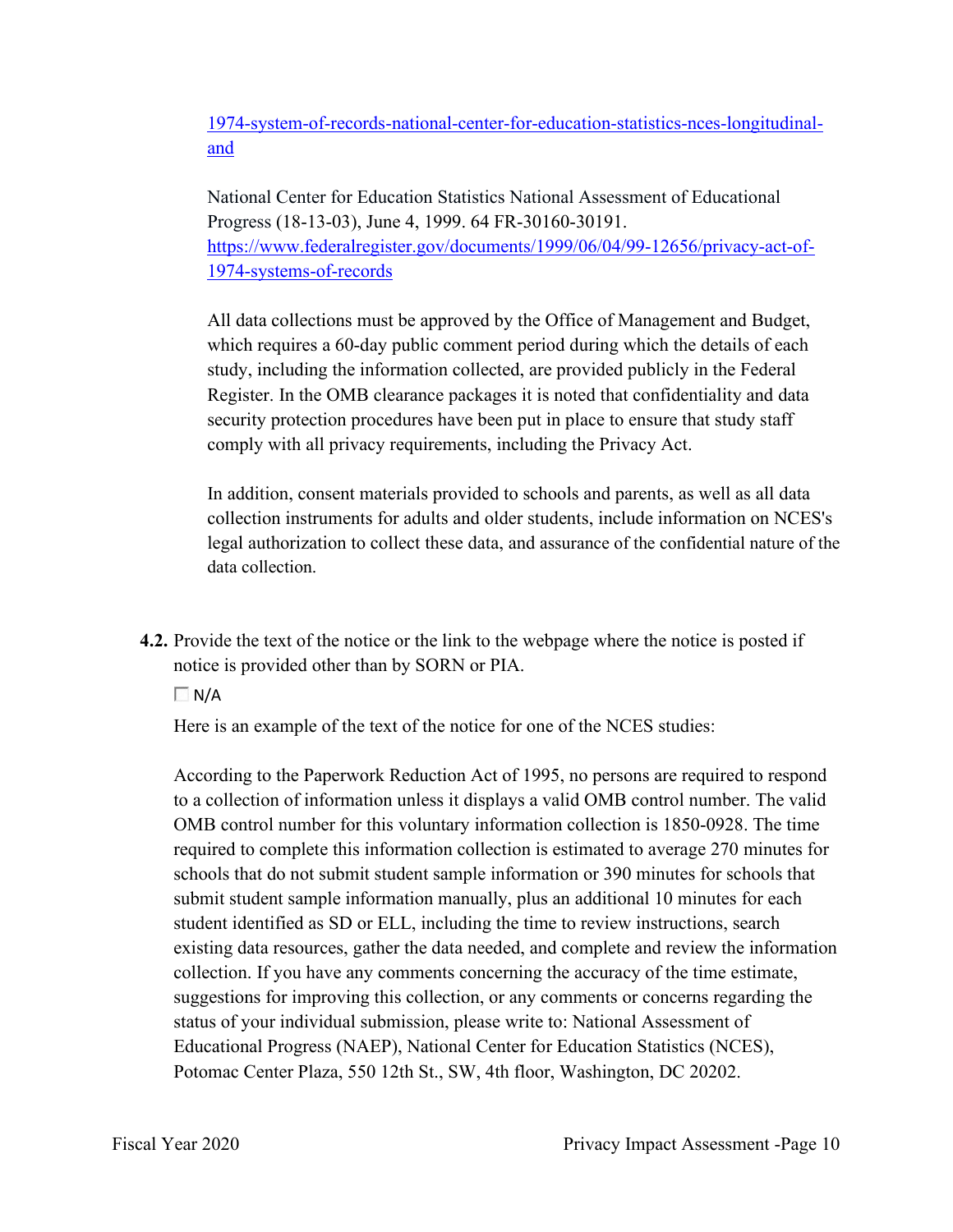## OMB No. 1850-0928 APPROVAL EXPIRES 9/30/2021

National Center for Education Statistics (NCES) is authorized to conduct NAEP by the National Assessment of Educational Progress Authorization Act (20 U.S.C. §9622) and to collect students' education records from education agencies or institutions for the purposes of evaluating federally supported education programs under the Family Educational Rights and Privacy Act (FERPA, 34 CFR §§ 99.31(a)(3)(iii) and 99.35).

 willfully discloses ANY identifiable information about students. Electronic submission All of the information provided by participants may be used only for statistical purposes and may not be disclosed, or used, in identifiable form for any other purpose except as required by law (20 U.S.C. §9573 and 6 U.S.C. §151). By law, every NCES employee as well as every NCES agent, such as contractors and NAEP coordinators, has taken an oath and is subject to a jail term of up to 5 years, a fine of \$250,000, or both if he or she of each student's information will be monitored for viruses, malware, and other threats by Federal employees and contractors in accordance with the Cybersecurity Enhancement Act of 2015. The collected information will be combined across respondents to produce statistical reports.

**4.3.** What opportunities are available for individuals to consent to uses (including new uses of previously collected PII), decline to provide PII, or opt out of the project?

 response to a solicitation for information. In addition, if an individual does choose to Individuals may decline to participate in a NCES study. They may opt out by contacting NCES or the data collection contractor. They may also decide not to provide any type of participate in a study, he or she is also free to decline to answer any question at any time.

 NAEP data collection to occur in their schools to receive Title I funding, participation is It should be noted that Per the *No Child Left Behind Act of 2001*, the *Every Student Succeeds Act of 2015*, and the *Education Sciences Reform Act of 2002, Public Law 107- 279 Title III, section 303,* Congress requires all states to participate in the NAEP reading and mathematics assessments at the fourth and eighth grades every two years as a condition for receiving Title I funding. States that do not wish to receive such funding need not participate. State participation in NAEP assessments for all other subjects and grades is completely voluntary. In addition, while states and school districts must allow still completely voluntary for individual students.

 are aware of and can consent to, where feasible, these changes? **4.4.** Is the notice referenced in Question 4.1 reviewed and revised when there are changes in the practice, policy, or activities that affect the PII and privacy to ensure that individuals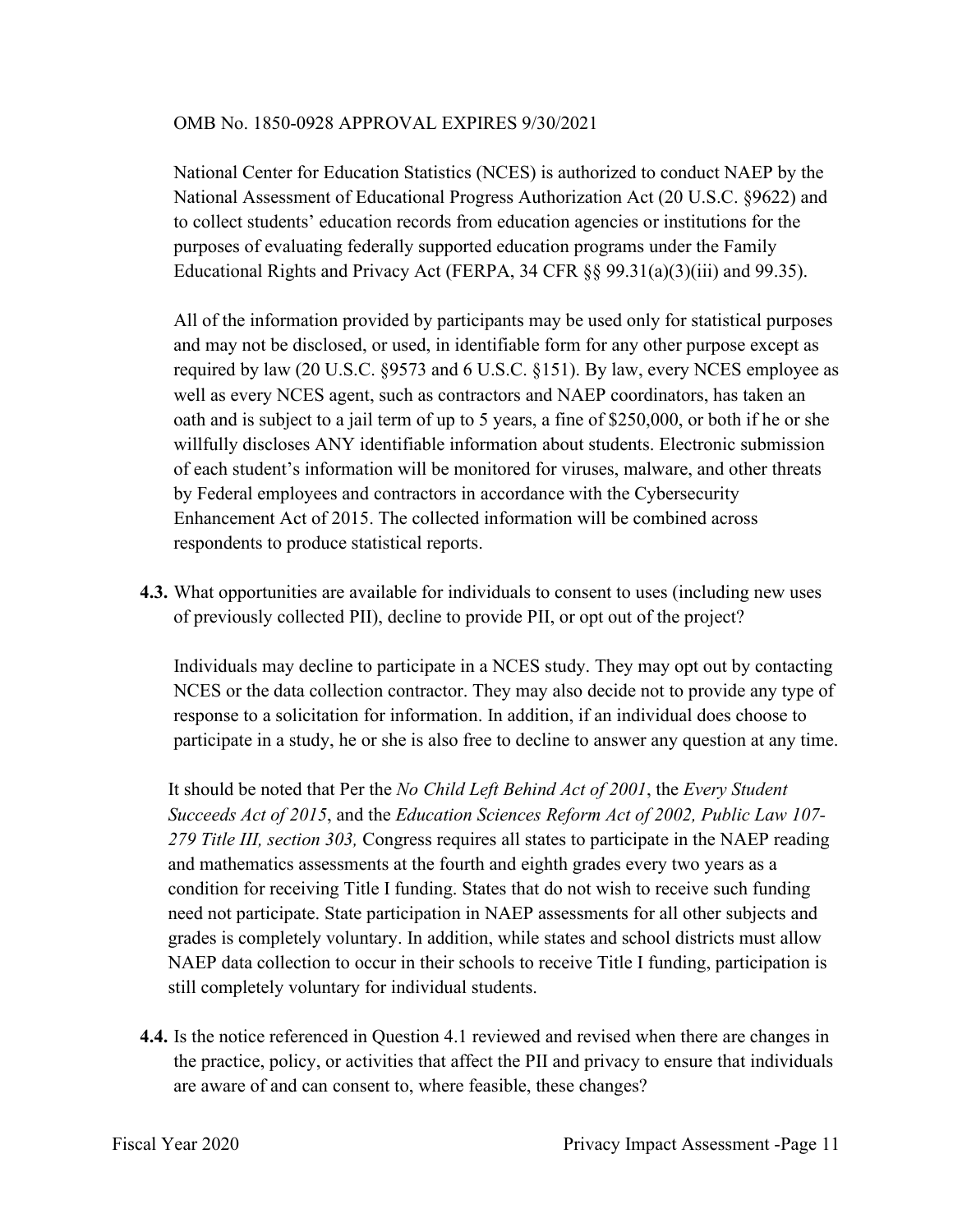Yes

# **5. Information Sharing and Disclosures**

## **Internal**

 **5.1.** Will PII be shared internally with other ED principal offices? If the answer is **NO**, please skip to Question 5.4.

No

**5.2.** What PII will be shared and with whom?

 Click here to enter text.  $\boxed{\vee}$  N/A

 organizations? **5.3.** What is the purpose for sharing the specified PII with the specified internal

 $\overline{M}$  N/A

# **External**

**5.4.** Will the PII contained in the system be shared with external entities (e.g. another agency, school district, the public, etc.)? If the answer is **NO**, please skip to Question 6.1.

No

 **5.5.** What PII will be shared and with whom? List programmatic disclosures only.<sup>4</sup> **Note: If you are sharing Social Security Numbers externally, please specify to whom and for what purpose**.

 $\overline{M}$  N/A

**5.6.** What is the purpose for sharing the PII with the specified external entities?

 $\overline{M}$  N/A

Click here to enter text.

<sup>&</sup>lt;sup>4</sup> If this information is covered by Privacy Act System of Records Notice (SORN) please list only relevant programmatic disclosures listed under the Routine Uses section.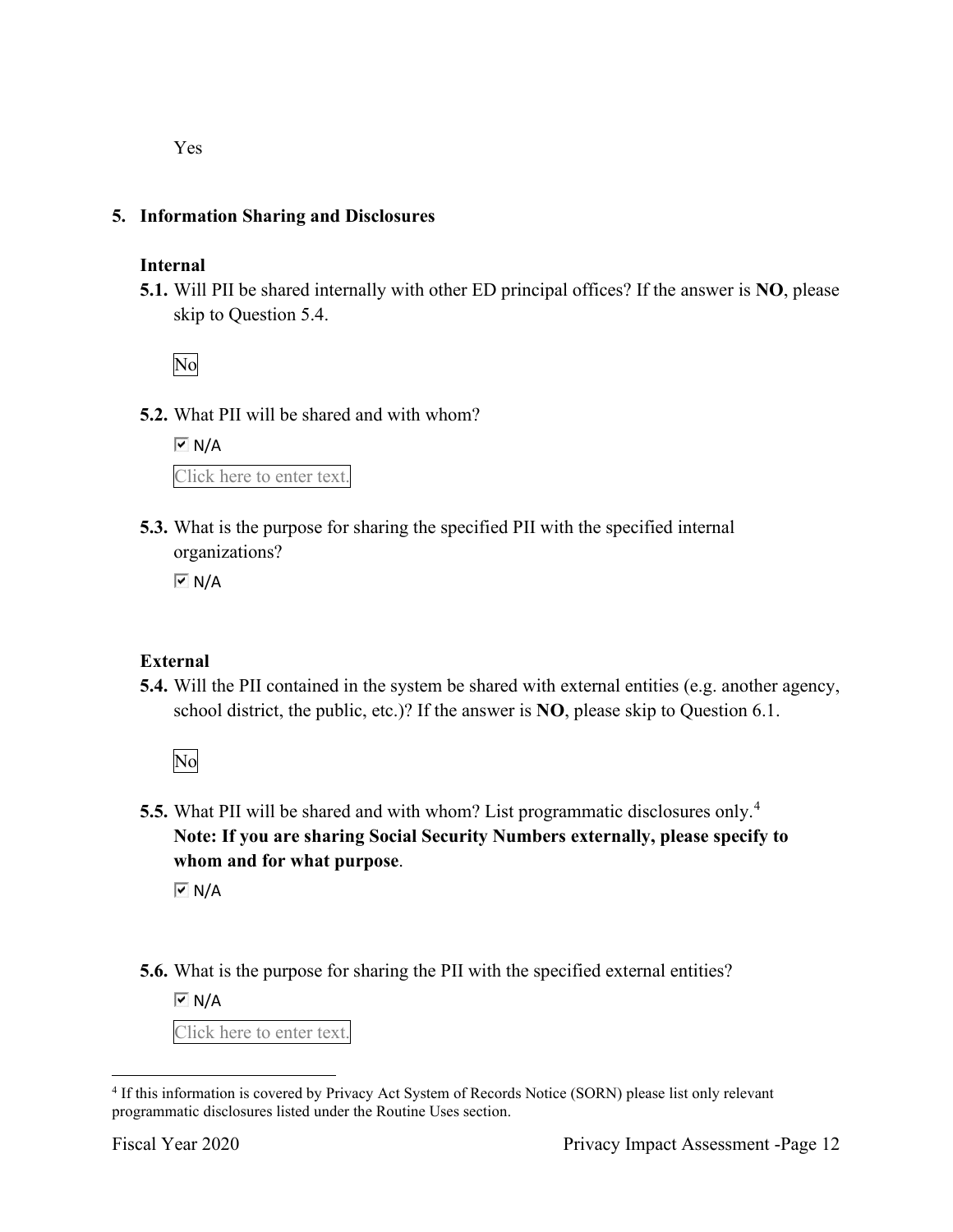**5.7.** Is the sharing with the external entities authorized?

 $\overline{M}$  N/A

**5.8.** Is the system able to provide and retain an account of any disclosures made and make it available upon request?

 $\overline{M}$  N/A

 **5.9.** How is the PII shared with the external entity (e.g. email, computer match, encrypted line, etc.)?

 $\overline{M}$  N/A

**5.10.** Is the sharing pursuant to a Computer Matching Agreement (CMA), Memorandum of Understanding (MOU), or other type of approved sharing agreement with another agency?

 Click here to select.  $\overline{M}$  N/A

**5.11.** Does the project place limitation on re-disclosure?

 $\boxed{\vee}$  N/A

Click here to select.

## **6. Redress**

**6.1.** What are the procedures that allow individuals to access their own information?

If an individual wishes to determine whether a record exists in this system or to gain access to their information in the system, the individual may contact the system manager. The request process is described in the system of records notice. Requests must meet the requirements in the Department's regulations at 34 CFR 5b.5, including proof of identity.

**6.2.** What procedures are in place to allow the subject individual to correct inaccurate or erroneous information?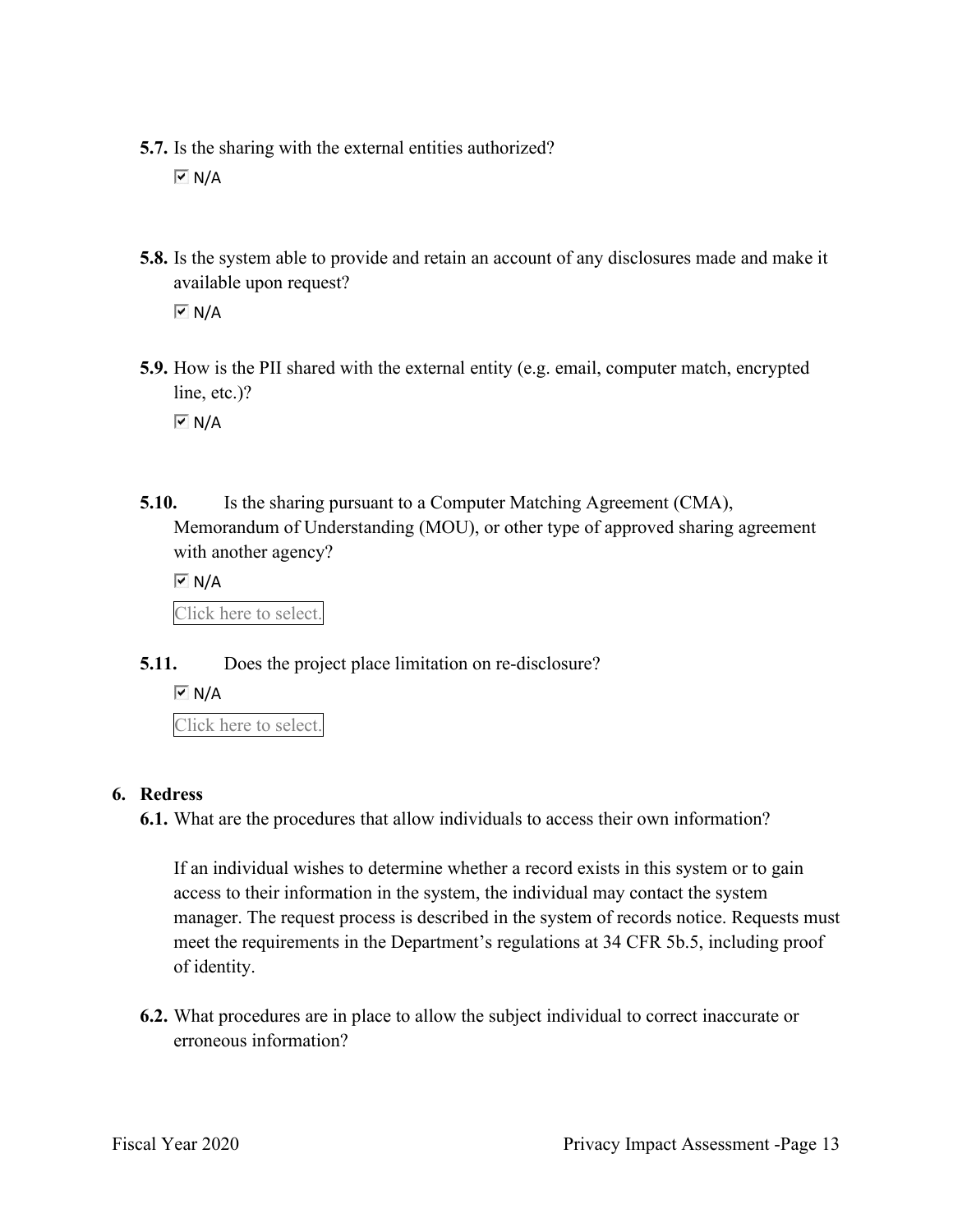If an individual wishes to contest the content of a record in the system of records, the individual may contact the system manager. The request must meet the requirements of the Department's regulations at 34 CFR 5b.7, including proof of identity.

 It should be noted, however, that data are not maintained or released in a format that associates their information with their name, and the data are not used for evaluative or compliance purposes. Therefore, errors in the data have no negative impact on any specific individual.

**6.3.** How does the project notify individuals about the procedures for correcting their information?

The procedures are specified in the NCES SORN, entitled the "National Center for Education Statistics (NCES) Longitudinal and Cross-sectional Studies'' (18-13-01)

In addition, all studies have NCES contacts who are identified publicly on the NCES website. An individual can obtain such information by contacting NCES staff.

# *7.* **Safeguards**

# *If you are unsure which safeguards will apply, please consult with your ISSO.*

 system and build privacy extensions to the extent feasible? **7.1.** Does the principal office work with their CSO/ISSO to build privacy & security into the



**7.2.** Is an Authority to Operate (ATO) required?



**7.3.** Under NIST FIPS Pub. 199, what is the security categorization of the system: **Low, Moderate, or High?** 

 $\Box$  N/A

Moderate

**7.4.** What administrative, technical, and physical safeguards are in place to protect the information?

Department staff at the NCES who are assigned to the studies for which the NCESLS system collects and maintains data have all passed a public trust background clearance at

Fiscal Year 2020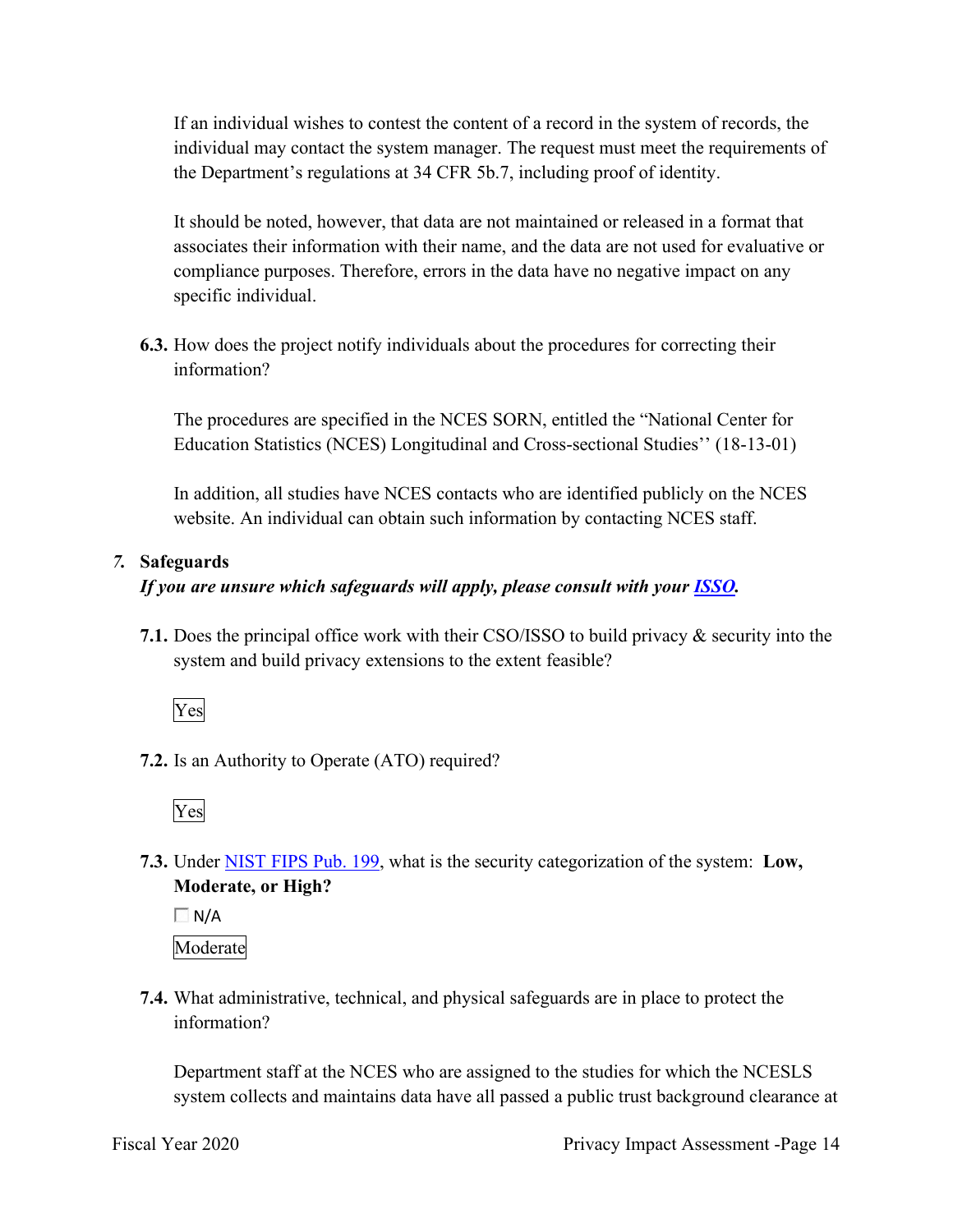respondent level as a routine procedure. In rare instances when NCES staff become of self-disclosure when sampled individuals contact NCES staff directly or when staff administrative record data that are collected and maintained in the NCESLS system. a level 5c or higher. In addition, all staff sign an affidavit of nondisclosure when they begin employment at NCES. NCES staff are not given access to the NCESLS system, which is maintained by the contractor, Westat, in a manner that allows them to make changes to the system or access PII. For example, while NCES staff may access a component of the system to test data collection instruments, they would not make changes to the system itself. Any changes that may be needed after testing would be made by Westat staff. Furthermore, while NCES staff are given access to lists of sampled institutions upon request, they are not given access to PII at the individual or aware of PII such as respondent names or location of residence, it is typically as a result are conducting quality control visits during data collection in schools. NCES staff never have access to directly identifying PII in conjunction with survey responses or

 having access to system components or data are authorized for such access. These staff, and Westat systems staff supporting project assets. Role based access control All Westat personnel having access to system components or data are explicitly authorized for such access, and are either assigned to the project or are members of Westat's systems staff. Staff with authorized access to the system all have at minimum a Public Trust 5c level of clearance and a business need for access to the system. Access to system information is controlled by creating/removing accounts and access groups, assigning rights to accounts and access groups, assigning accounts to access groups, granting access through physical access controls, and granting permission for access, transport, or storage of information. Physical access controls are implemented in several ways, including guards stationed at the entry to visitor parking lots on Westat's campus, controlled entry to buildings using an ID-swipe system, and receptionists stationed in locations that allow access by the public. Staff accessing connected system assets from Wesnet or the enclave environments do so from their individually assigned workstations, from servers, or from project assets. Users who have successfully logged in are subject to the policies and procedures established by Westat, including access control and rights assignments for hosted systems. Authorized users who have successfully logged into Wesnet or the FISMA High Enclave (FHE; an isolated area of the Westat network, used for projects with FISMA High requirements) are therefore considered to have successfully logged into the hosted system for the purposes of connecting to those system assets that derive credentials from Wesnet or the FHE (i.e., Active Directory) for identification and authentication. Westat staff remotely connect to Wesnet via Citrix Virtual Private Network (VPN) connections to their local workstations. All individuals include but are not limited to agency staff, external respondents/participants, project (RBAC) is used for providing access to system information and is controlled by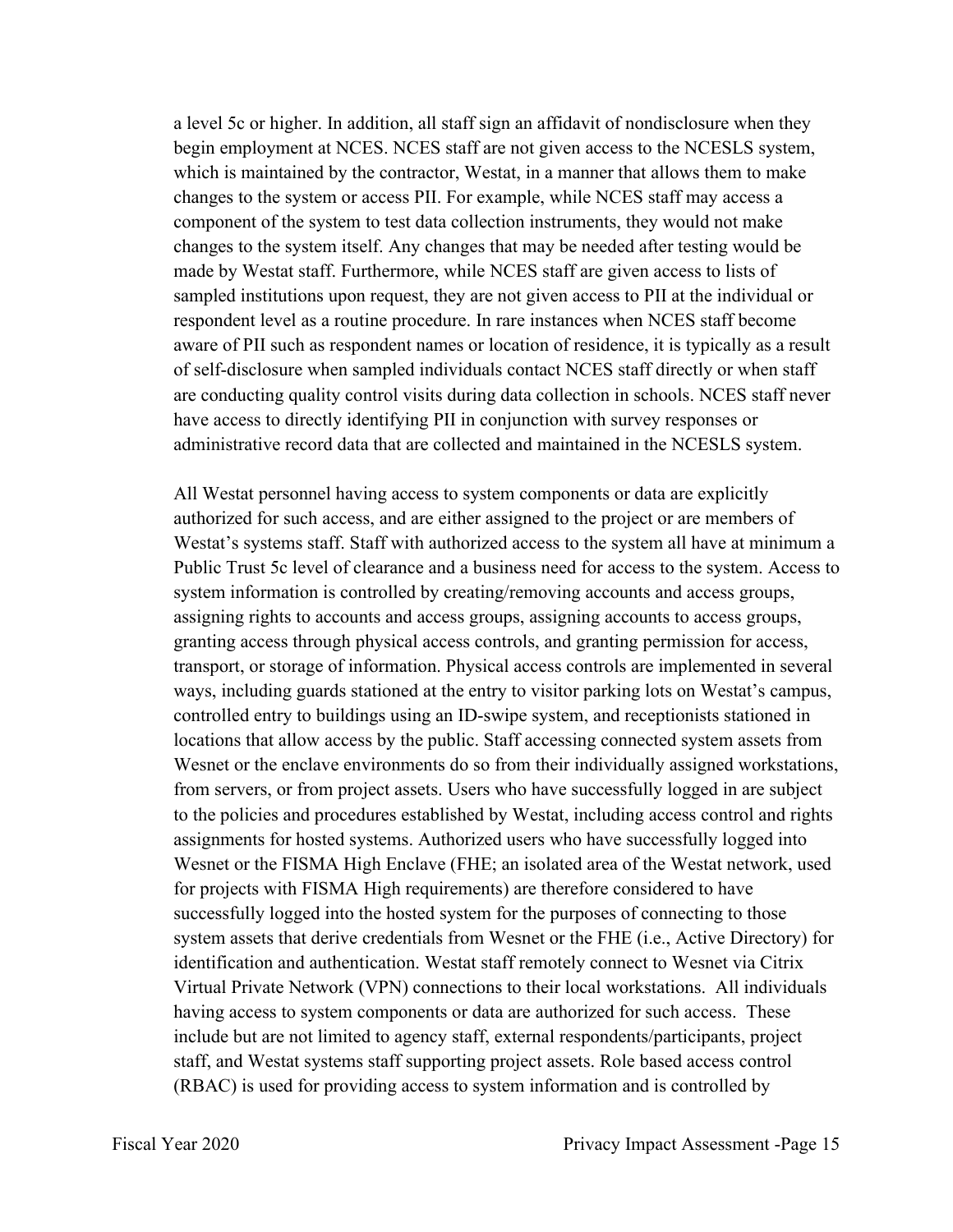creating/removing accounts and access groups (e.g. field staff, data collection managers), assigning rights to accounts and access groups, assigning accounts to access groups, granting access through physical access controls, and granting permission for access, transport, or storage of information. Using RBAC, users are able to access only the information in the system for which they have a business need.

Access to secure computer systems is password protected. All server and network data storage areas are protected by access privileges, which are assigned by the appropriate system administrator. Login passwords are encrypted and stored only in their encrypted form in protected files on each system. A non-displaying or non-printing feature prevents the password from appearing on the computer screen during the login process. The system automatically limits the number of unsuccessful attempts to log in, after which the account is disabled and must be reset by the system administrator. To ensure the confidentiality of passwords, users are required to change their network passwords every 60 days. Passwords must be of a minimum length, must meet certain character and numeric usage rules, and cannot be reused. Accounts that have not been used for 90 days are automatically disabled and deleted within 1 week upon notifying relevant managers.

 **7.5.** Is the information in the system appropriately secured in accordance with the IT security requirements and procedures as required by Federal law and policy?



**7.6.** Has a risk assessment been conducted where appropriate security controls to protect against that risk have been identified and implemented?

Yes

 ensure the security controls continue to work properly at safeguarding the PII. **7.7.** Please describe any monitoring, testing or evaluation conducted on a regular basis to

 Standards and Technology (NIST) guidelines for moderate-impact systems. In order to testing, and evaluation controls for the system. Such activities include the following: NCESLS is monitored, tested, and evaluated in accordance with National Institute of receive official authorization to operate (ATO), documents such as a system security plan (SSP) are developed and approved during a detailed assessment by the Department's Office of the Chief Information Officer. The SSP details monitoring, monitoring servers for various service failures, events that exceed resource limitations, and other adverse events. Westat performs vulnerability scans weekly on servers to identify possible vulnerabilities. Results are made available to the appropriate systems technical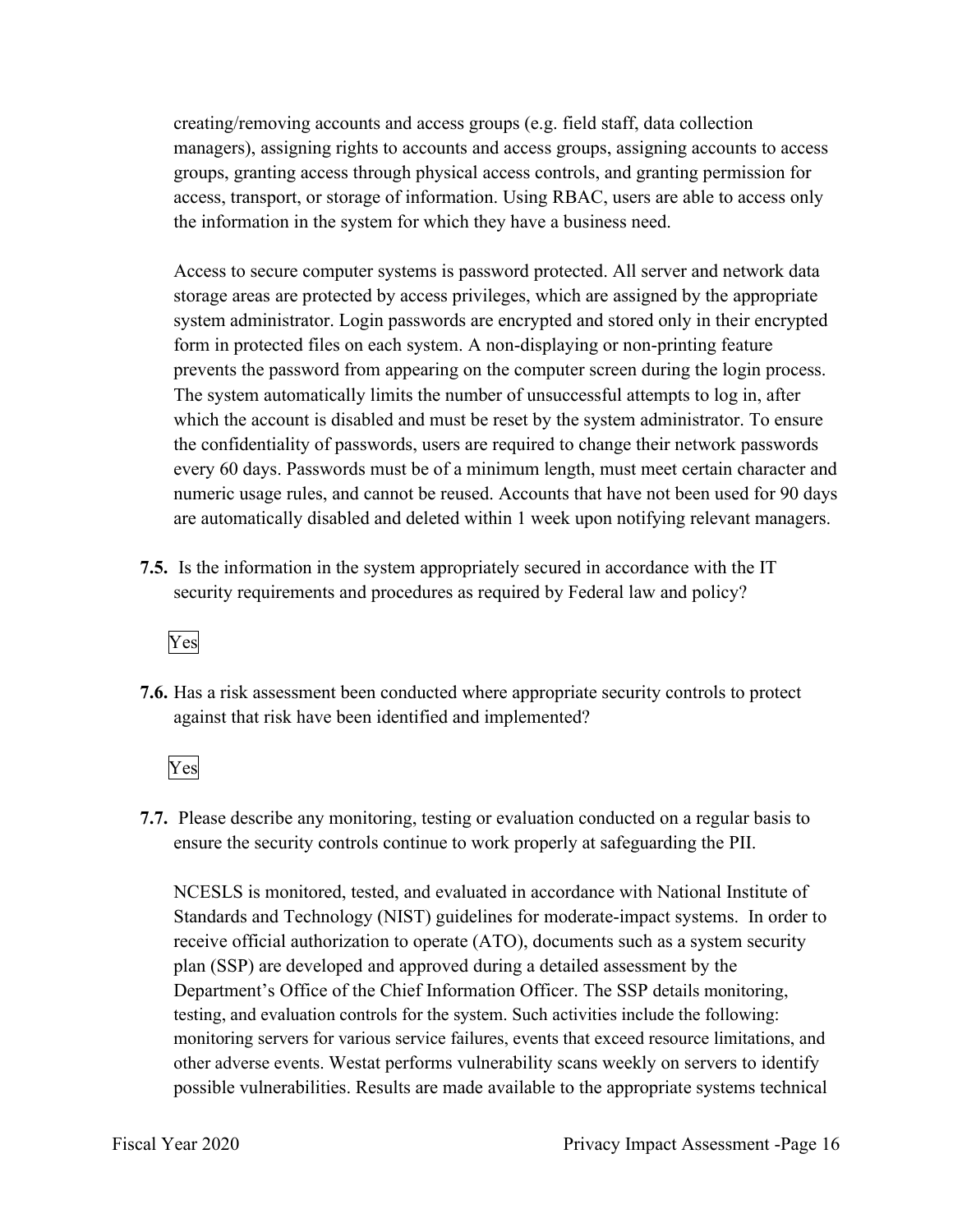administrators and managers who are required to respond with information on any corrective actions taken. As a further measure, Westat periodically monitors traffic between each internally defined network security zone (i.e., internal sub-networks whose traffic is mediated by the firewall). This activity recognizes the pattern of common types of suspicious traffic that may indicate attempts by an internal or external user to access a specific computer for which the user is not authorized.

Server and workstation operating systems are updated with applicable security patches as they are made available by the vendors. Systems support staff subscribe to several nationally recognized security alert services to keep informed about current and emerging security issues and product vulnerabilities. Procedures are in place for staff to respond to early warnings about security threats whether during or outside regular business hours. Westat's response protocol includes immediate action to gather information, protect systems, inform users, and take any new protective measures, such as applying newly released security software updates.

Intrusion detection software running on our firewalls detects and blocks outside users who are identified as attempting to gain unauthorized access to our network. Intrusion detection signature patterns are automatically updated regularly by the firewall application vendor to keep pace with the latest techniques used to break into networks. Westat also employs a breach detection and notification system that provides extensive detection techniques, monitoring of all network activity, custom sandbox analysis, and correlated threat intelligence that can detect and analyze malware, command and control (C&C) communications, and evasive attacker activities that are invisible to standard security defenses. In addition, Westat maintains Business Continuity Plans and Emergency Response documents with testing of the Information Technology Contingency Plan and Disaster Recovery Plan occurring annually.

#### **8. Auditing and Accountability**

 **8.1.** How does the system owner assess and ensure that the PII is used in accordance with stated practices in this PIA?

The system owner ensures that the information is maintained and used in accordance with stated practices in this PIA. An annual security assessment is conducted. In addition, every three years all the security controls are assessed for the system to maintain its ATO. The Department's, contractor's, and subcontractors' employees who collect, maintain, use, or disseminate data in this system must comply with applicable requirements of the Privacy Act and the confidentiality standards in section 183 of the ESRA (20 U.S.C. 9573), which provides criminal penalties for violations. Access to PII is strictly controlled. Staff with access to the system are required to complete annual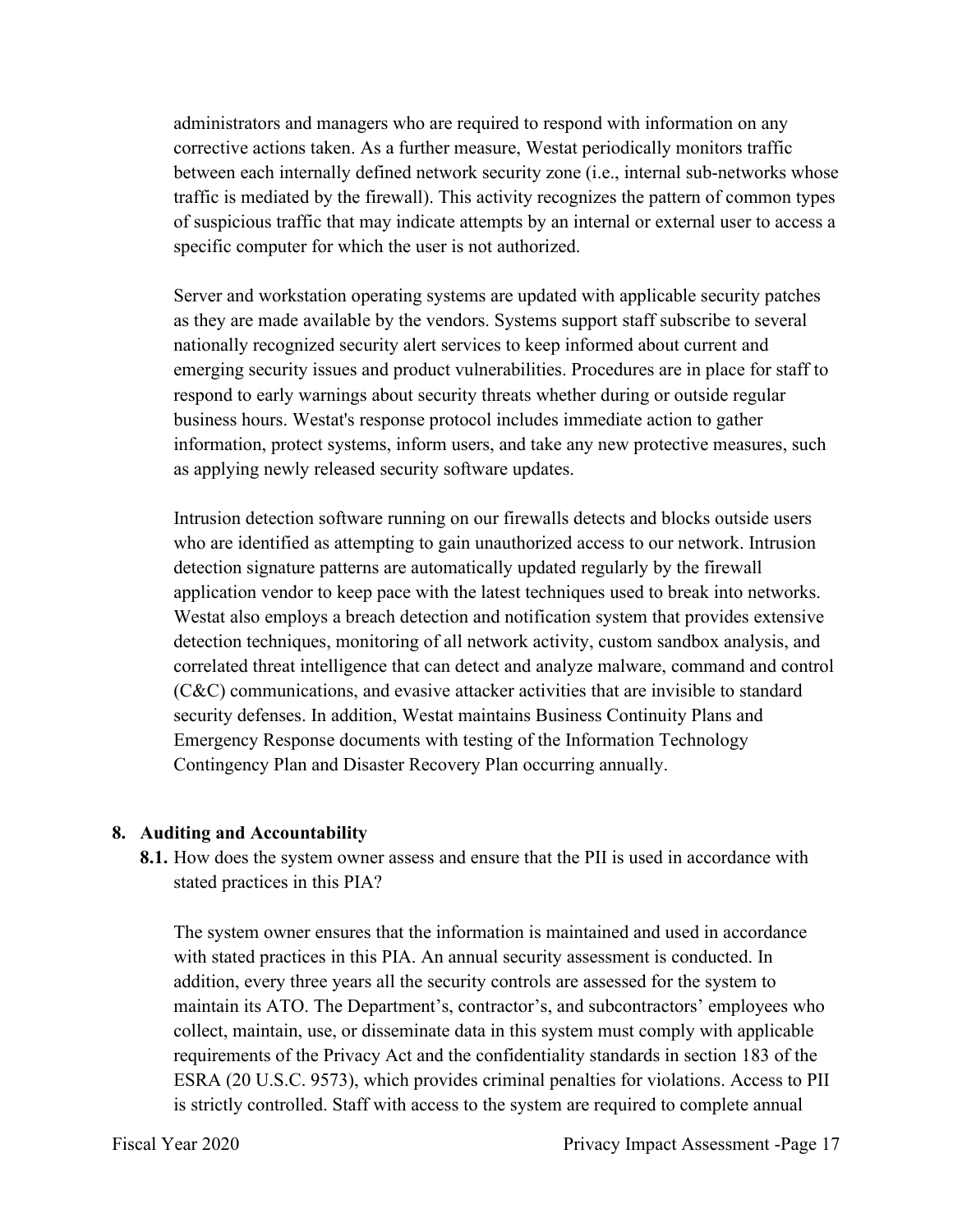security awareness training. In addition, they are required to have background clearance at the 5c level or higher. The system owner ensures that data calls are addressed and that updated security requirements are met and supported with documentation.

 **8.2.** Does the system owner continuously monitor and audit the privacy controls to ensure effective implementation?

Yes

 mitigated? **8.3.** What are the privacy risks associated with this system and how are those risks

 and safeguards work to protect the data and mitigate privacy risks. Mitigation of those The main risk associated with this system is the potential for unauthorized individuals gaining access to PII of respondents. This PIA details the privacy controls and safeguards implemented for this system in order to mitigate privacy risk. These controls risks at a system level includes selecting, implementing, assessing, and monitoring a full range of security and privacy controls, pursuant to NIST guidelines for moderate-impact systems.

Access to PII is limited to staff who work on the study and need the PII to complete study tasks. All such staff must sign an affidavit of nondisclosure. Per the *Education Sciences Reform Act of 2002* (20 USC 9573) these staff, as well as anyone who accesses NCES data, are subject to penalties if they willfully disclose respondent information or uses the data for other than statistical purposes.<sup>5</sup>

without restrictions. Study respondents are never identified in data files released for research purposes. This is true for both NCES restricted-use files, which are available only to researchers through license with NCES, and public-use files, which NCES makes freely available

 is used as a case-level identifier in the micro-level data files developed for research At the project level, the use of direct identifiers is minimized to the fullest extent possible. Direct identifiers, when needed, are used during actual data collection for sampling, consent, and contacting purposes. Within the NCESLS system, any directly identifying information is stored separately from data collected in the assessments and surveys. The collected data are processed within the NCESLS system with an interim ID number that is randomly generated. Another (different) randomly generated ID number purposes. Thus, direct identifiers are never associated with collected data in compiled

<sup>&</sup>lt;sup>5</sup> See 20 USC 9573(c)(2) and 20 USC 9573(d)(6) for more detail on the confidentiality requirements and penalties.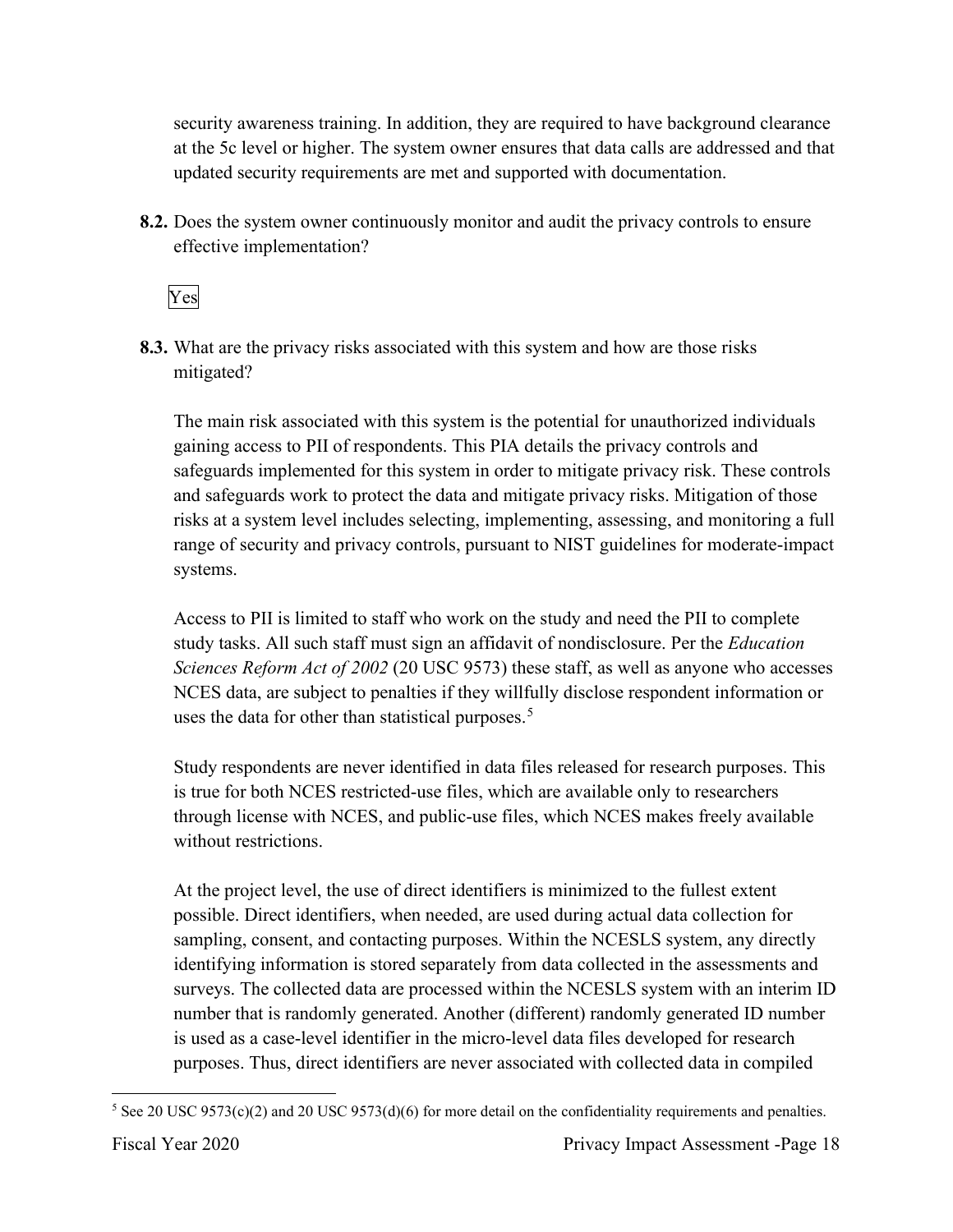data files. Only someone who has access to a cross-walk between the direct identifiers and the interim or final IDs would be able to tie the collected/released data back to a specific individual. Only a small set of data collection contractor staff have access to this crosswalk.

 All data included in data files intended for research use, both restricted use and public files and other data are coarsened. No data can be approved for release without the use, undergo a disclosure risk analysis and are subject to data perturbation techniques that must be reviewed and approved by the Institute of Education Sciences' Disclosure Review Board. All data are subject to swapping to ensure that no individual respondent can be identified in a data file. Further, sensitive variables are removed from public-use issuance of a "Safe-to-release" memo by the IES DRB chair. This memo confirms that the data files have undergone all steps necessary to assure that no potentially identifying information as been include in the files.

It should be noted that some restricted-use files, such as those for the ECLS-K, include an NCES school identifier, which identifies the school attended by a study respondent. The purpose of providing this identifier is to allow for linkages to NCES school universe data files that include school characteristics data. Because information is collected from school administrators in the ECLS-K, there is potential for a data user to identify the administrator if they are able to determine who the administrator was at the time of data collection. However, as noted above, researchers are only allowed access to the restricted data through a license with NCES. In order to qualify for a license, researchers must have a legitimate research question that can only be answered with restricted-use data, must meet requirements to assure the security of the data, and must sign a notarized agreement that they will abide by the license requirements or face penalties for misuse of the data, which would include intentional identification of a study participant. All applications for a restricted-use license are reviewed and approved by the IES DRB chair or NCES Chief Statistician

## A data use agreement, pasted below, also must be agreed to by researchers accessing public-use data.

 (NCES) may be used only for statistical purposes. Any effort to determine the identity of any reported Under law, public use data collected and distributed by the National Center for Education Statistics case by public-use data users is prohibited by law. Violations are subject to Class E felony charges of a fine up to \$250,000 and/or a prison term up to 5 years.

 protect the true characteristics of individual cases. Any intentional identification or disclosure of a person NCES does all it can to assure that the identity of data subjects cannot be disclosed. All direct identifiers, as well as any characteristics that might lead to identification, are omitted or modified in the dataset to or institution violates the assurances of confidentiality given to the providers of the information. Therefore, users shall: